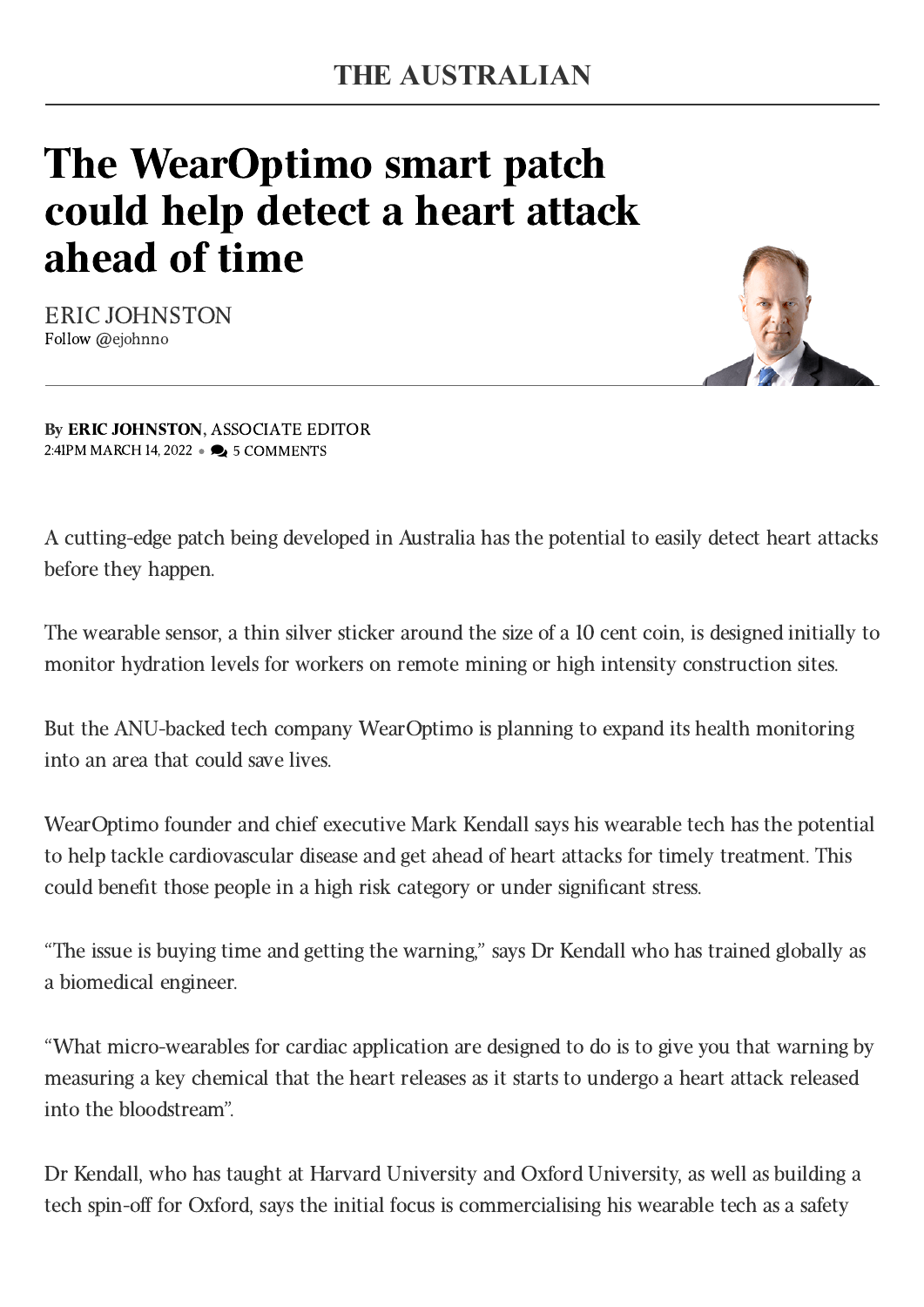tool to monitor workers operating machinery in high-risk locations including mines and construction sites.

Even small changes in hydration levels can have oversized effects on people. Indeed just a few percentage points drop in hydration can have the same impact as being over the blood alcohol limit which becomes dangerous when heavy trucks and dangerous machinery is being operated in stifling conditions.

"Where we come in with the micro-wearable sensor is we directly measure and investigate your hydration level. So you can get a real time readout of where hydration is sitting and allow you to make a correction on the spot," Dr Kendall says. "It's a broad platform deployable in many different areas".

WearOptimo has just entered into a funding and distribution deal with Canberra healthcare major Aspen Medical, which will see its patches start to be rolled out across the resources sector.

New & improved business newsletter. Get the edge with AM and PM briefings, plus breaking news alerts in your inbox.

Sign up

"This deal allows for a significant investment into WearOptimo so that we can further accelerate the development of our first product. And so we're moving as sensibly and as quickly as we can for that".

Aspen has been in talks with the mining and energy sectors which have "been crying out for this technology," he says.

The Brisbane-based WearOptimo is building a smart manufacturing plant with the backing of the Queensland government. When it is fully up and running it will have the capacity to produce as much as 20 million of the micro-patches a year. Full production could see each patch sold for as little as \$1 each, giving it an everyday application.

While he had been developing the idea around a monitoring system based on micro research for more than a decade, the launch of the Apple Watch in 2015 gave him additional momentum.

Where the Apple Watch is limited in the information it can receive due to the natural barrier of the skin, the cutting-edge technology behind the micro patches can scan for information